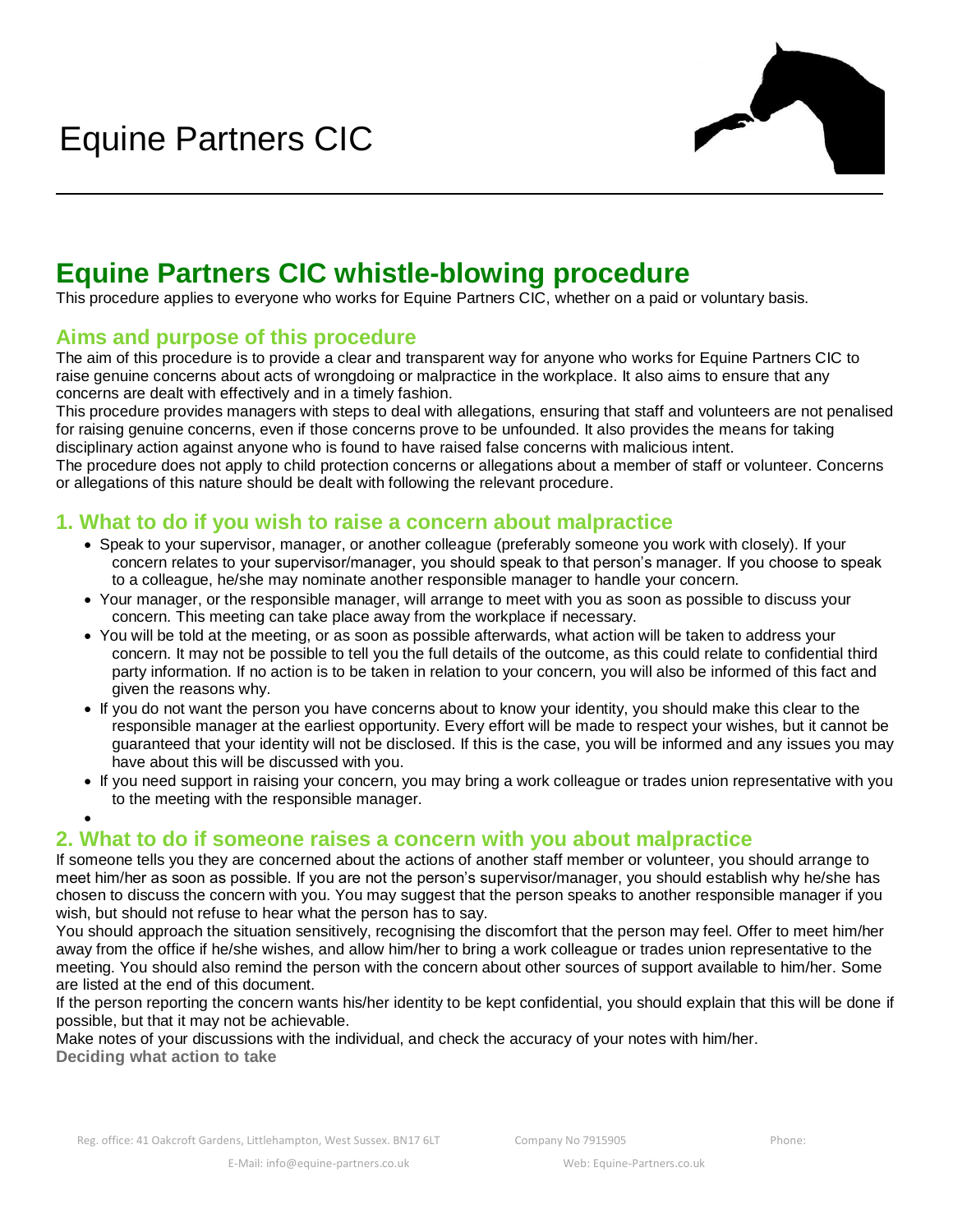Once you have established the nature of the concern, it may be of a relatively minor nature and you may decide to resolve it informally.

If the concern appears more serious, you must consider first whether any immediate action is needed to protect children or a vulnerable adult. If so, you should check the child protection procedures to consider what action to take.

You should also consider whether there is a need to involve the police and/or other statutory services (eg health). If so, you should contact Fran Hibberd to discuss the matter further.

If you are not the manager of the person who is the subject of the concern, you should refer the matter to any director, who will decide what action to take.

#### **Conducting an investigation**

Unless the matter is relatively minor and can be dealt with informally, the responsible manager should arrange for an investigation to be completed as swiftly as possible. The investigation should also be demonstrably thorough and impartial.

The scope of the investigation will be determined by the nature of the concern. Witnesses may need to be interviewed and records may need to be scrutinised. It is also possible that advice may be needed from someone with specialist knowledge in human resources.

Once the investigation is completed, a report should be produced summarising the nature of the concern, the investigation process and the outcome, including specific recommendations. Take measures to preserve the anonymity of the person who raised the concern, if this has been his/her wish. If the concerns are not upheld, this should also be made clear. If the concern is upheld and the person at the center of it is found to have been culpable or remiss in some way, the report's recommendations should be carried out using a clear plan of action. The plan may include the use of disciplinary action, training, coaching, counselling, the implementation of new policies or procedures for the whole workforce, or a

referral to the Independent Safeguarding Authority.

If it becomes apparent during the course of the investigation that a criminal offence may have been committed, the police should be informed. Your own investigation may have to be suspended on police advice, if they decide that they need to become involved.

The person who raised the concern should be informed of the outcome, but not the details of any disciplinary action. It may be appropriate for the person who raised the concern to be offered support or counselling.

If the concern is unfounded and the person who raised it is found, through the process of investigation, to have acted maliciously or out of a desire for personal gain, it may be appropriate to consider disciplinary action against him/her.

#### **Recording the concerns**

The responsible manager should make accurate notes of each stage of the process, including the discussions during meetings, regardless of whether the concern is dealt with formally or informally,

Copies of these notes should be given to the person who is the subject of the concern. The person who raised the concern should also be given copies of notes from his/her discussion.

Notes made during the investigation and the report of the investigation, together with any notes relating to the outcome, should be kept on the file of the person at the centre of the concern. If it was requested, these notes should not reveal the identity of the person who reported the concerns.

### **Further information and advice**

The following details may also be useful: Charity Commission: 0845 300 0218 Public Concern at Work: 020 7404 6609

This procedure has been adapted from the NSPCC *Speak Out* policy and procedure. NSPCC registered charity numbers 216401 and SC037717. Children England registered charity number 1044239. Photography by Jon Challicom, posed by models.

## **Monitoring and review**

The manager is responsible for monitoring the effectiveness of the Policy and Guidelines via staff observations and feedback and consultation with children and their parents/legal guardians and colleagues.